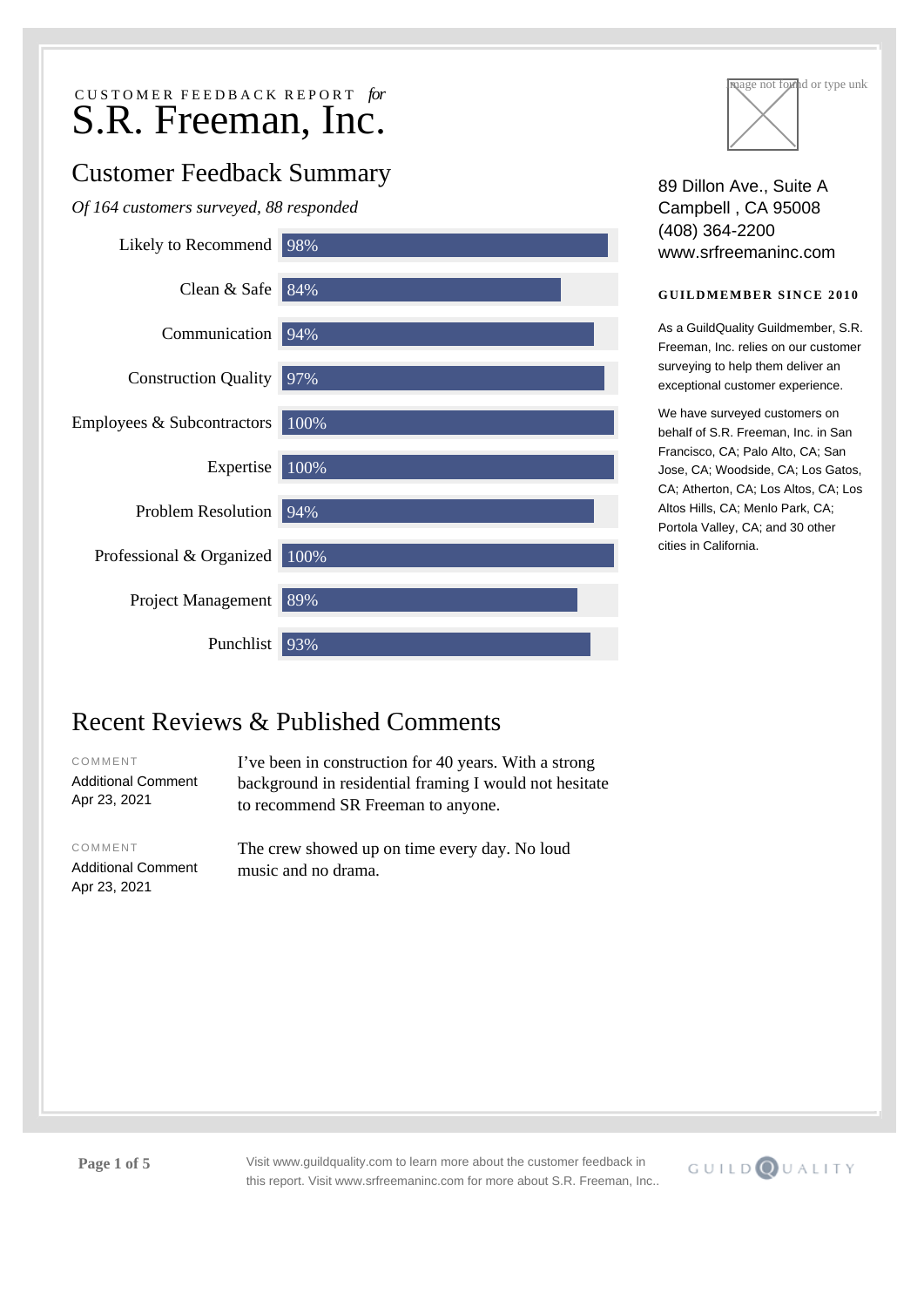### COMMENT

Additional Comment Apr 12, 2021

COMMENT

Additional Comment Apr 12, 2021

### REVIEW

E.F.B. San Francisco, CA Apr 12, 2021 \*\*\*\*\*

COMMENT

Additional Comment Jan 28, 2021

#### REVIEW

Aaron A. San Francisco, CA Jan 28, 2021 \*\*\*\*\*

# COMMENT

Additional Comment Apr 09, 2019

COMMENT

Additional Comment Apr 09, 2019

COMMENT

Additional Comment Nov 14, 2017

#### COMMENT

Additional Comment Nov 14, 2017

S.R. Freeman did an excellent job of identifying a realistic cost up front and then sticking to it. The only change orders were based on elective scope change. Francisco was always available and Joel was very helpful and had a great attitude. I never saw any of them staring at their phones unless on break!

Reliable, organized, dependable.

Outstanding professionalism.

72 5th Ave completed an exceptional job and I would give them 4 stars on anything as I did not have any frustrations which is unique for them.

72 5th Ave exceeded my already high expectations.

Project was managed well and built on time.

Recommendation and timeliness.

I would highly recommend SRF for any large project; I hope to work with them again, soon!

SRF added a carpenter when we needed it, and took on outside scope work very well, and met our expectations without exception.



89 Dillon Ave., Suite A Campbell , CA 95008 (408) 364-2200 www.srfreemaninc.com

# **GUILDMEMBER SINCE 2010**

As a GuildQuality Guildmember, S.R. Freeman, Inc. relies on our customer surveying to help them deliver an exceptional customer experience.

We have surveyed customers on behalf of S.R. Freeman, Inc. in San Francisco, CA; Palo Alto, CA; San Jose, CA; Woodside, CA; Los Gatos, CA; Atherton, CA; Los Altos, CA; Los Altos Hills, CA; Menlo Park, CA; Portola Valley, CA; and 30 other cities in California.



**Page 2 of 5** Visit www.guildquality.com to learn more about the customer feedback in this report. Visit www.srfreemaninc.com for more about S.R. Freeman, Inc..

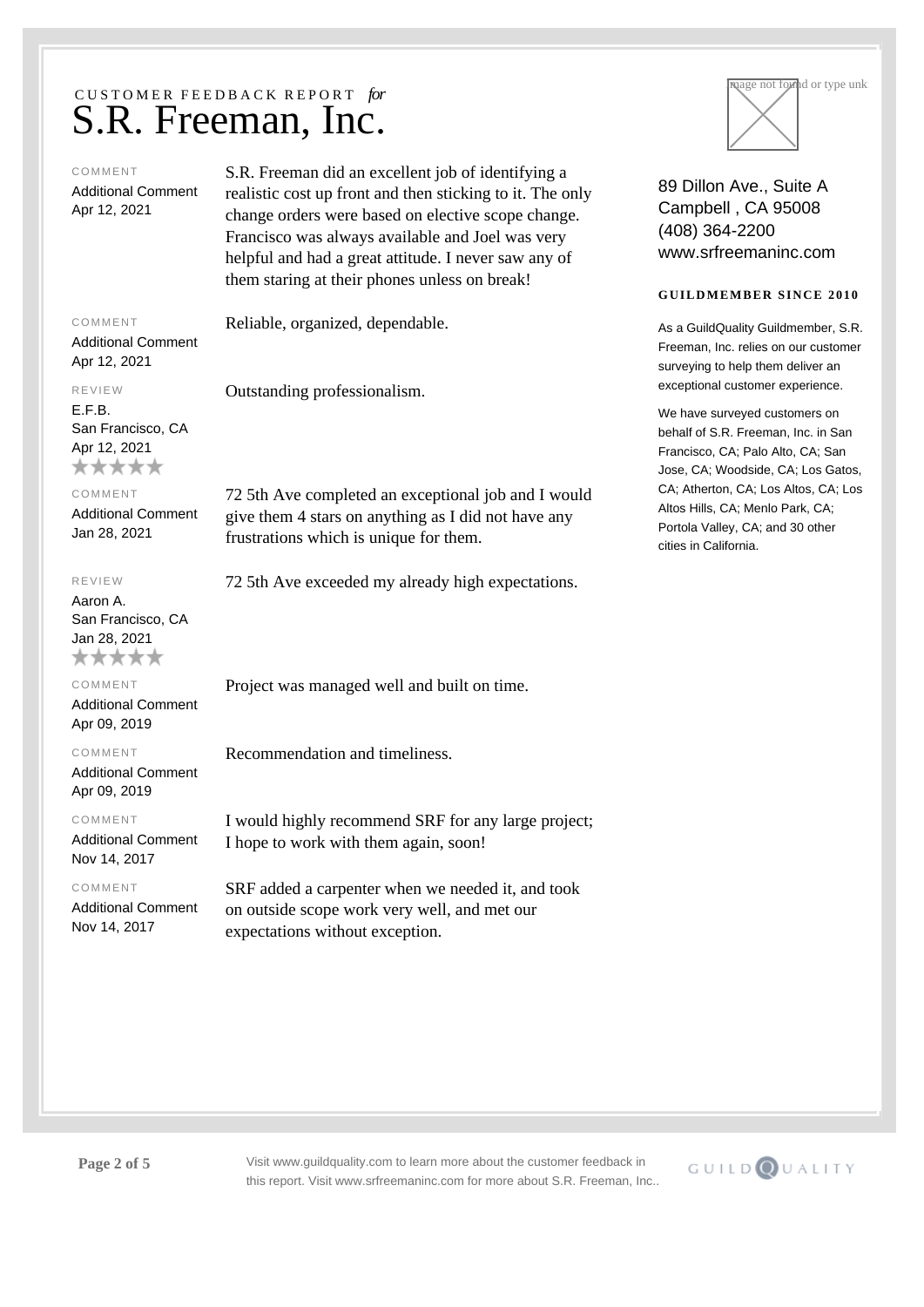### COMMENT

Additional Comment Nov 14, 2017

Jose S. ran a great crew of journeymen and apprentice carpenters, and they were very conscientious and thorough in their execution of all work packages. Sean and Charlie were very helpful and responsive throughout the process.

## COMMENT

Additional Comment Nov 14, 2017

### COMMENT

Additional Comment Nov 14, 2017

## COMMENT

Additional Comment Nov 14, 2017

### COMMENT

Additional Comment May 11, 2017

COMMENT

Additional Comment May 11, 2017

## COMMENT

Additional Comment May 11, 2017

## COMMENT

Additional Comment May 11, 2017

The crew was flexible and worked really steadily with Jose at the lead. We really appreciated the experience of the crew throughout their nearly 4 months on the job.

Sean and Charlie were very responsive, and helped to price out of scope work in a very timely manner. The budget tracker is a work in progress, but the billings were excellently transparent and accurate throughout.

Having a competent crew that could be mobilized for a substantial duration. Quick turnaround on the pricing by your management team was huge in our ability to present the work pricing to the client.

You guys are great - looking forward to working with you on more projects.

Great communication, reliable staffing, exceptional carpenters.

Continue to develop CAD layouts and shop drawings for complex work. This is a huge help to general contractors and something that really sets you apart from other framers. Wherever applicable, look to optimize cost/schedule through pre-fab, pre-cuts, etc.

Manpower / commitment to quality, craftsmanship, and schedules / ability to coordinate and install structural steel with wood framing / cost effectiveness.



89 Dillon Ave., Suite A Campbell , CA 95008 (408) 364-2200 www.srfreemaninc.com

# **GUILDMEMBER SINCE 2010**

As a GuildQuality Guildmember, S.R. Freeman, Inc. relies on our customer surveying to help them deliver an exceptional customer experience.

We have surveyed customers on behalf of S.R. Freeman, Inc. in San Francisco, CA; Palo Alto, CA; San Jose, CA; Woodside, CA; Los Gatos, CA; Atherton, CA; Los Altos, CA; Los Altos Hills, CA; Menlo Park, CA; Portola Valley, CA; and 30 other cities in California.



**Page 3 of 5** Visit www.guildquality.com to learn more about the customer feedback in this report. Visit www.srfreemaninc.com for more about S.R. Freeman, Inc..

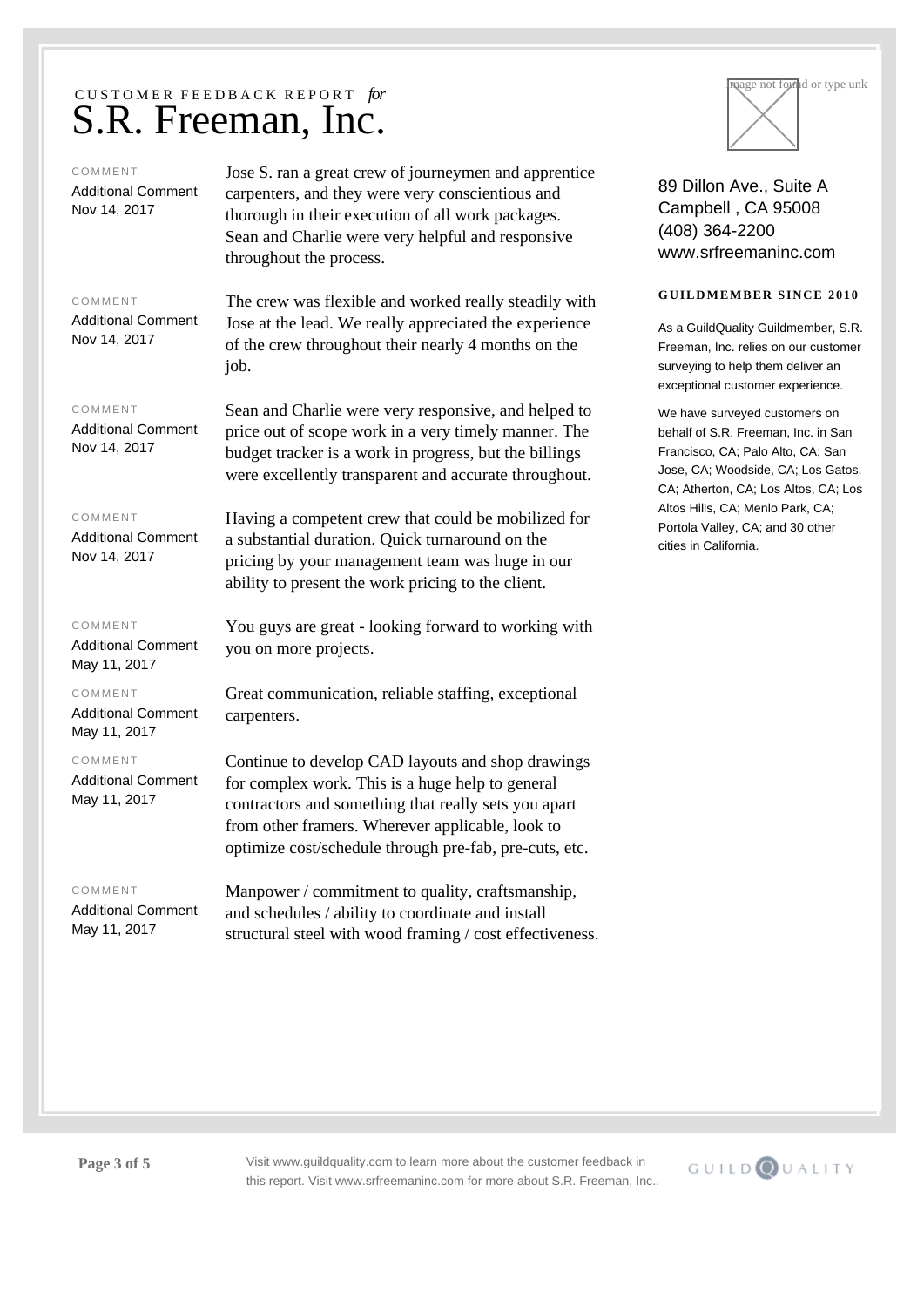## REVIEW

Scott H. Woodside, CA May 11, 2017 \*\*\*\*\* Having S.R. Freeman on any project is a huge asset. Their team of supervisors and carpenters are at top of the industry and their management is organized and responsive. The ability to coordinate and install complex work with structural steel and wood is great. They understand the needs and priorities of GC's and I would highly recommend them to anyone working in custom residential construction.

## COMMENT

Additional Comment May 08, 2017

Again, the level of partnership is highly important. SR Freeman's team is well experienced and always available. Responses to requests are always prompt and given with a smile. Next to high quality work, this is what most impresses me with SR Freeman as the difficulty and ever changing nature of custom residential work requires the level of enthusiasm and flexibility they offer.

#### COMMENT

Additional Comment May 08, 2017

# COMMENT

Additional Comment Feb 15, 2017

## COMMENT

Additional Comment Feb 15, 2017

COMMENT

Additional Comment Jan 30, 2017

SR Freeman has a great management to field work process and are excellent "partners" to the GC. Timing of updates on pricing, material submittals etc is all of highest quality in the subcontractor world. Timeliness and quality of field work have been fantastic.

I am most satisfied with their ability to respectively run a large job with the staff involved.

I know Mike and I have worked with him before. I trust him.

They met the schedule, and seemed easy to work with.



89 Dillon Ave., Suite A Campbell , CA 95008 (408) 364-2200 www.srfreemaninc.com

# **GUILDMEMBER SINCE 2010**

As a GuildQuality Guildmember, S.R. Freeman, Inc. relies on our customer surveying to help them deliver an exceptional customer experience.

We have surveyed customers on behalf of S.R. Freeman, Inc. in San Francisco, CA; Palo Alto, CA; San Jose, CA; Woodside, CA; Los Gatos, CA; Atherton, CA; Los Altos, CA; Los Altos Hills, CA; Menlo Park, CA; Portola Valley, CA; and 30 other cities in California.

**Page 4 of 5** Visit www.guildquality.com to learn more about the customer feedback in this report. Visit www.srfreemaninc.com for more about S.R. Freeman, Inc..